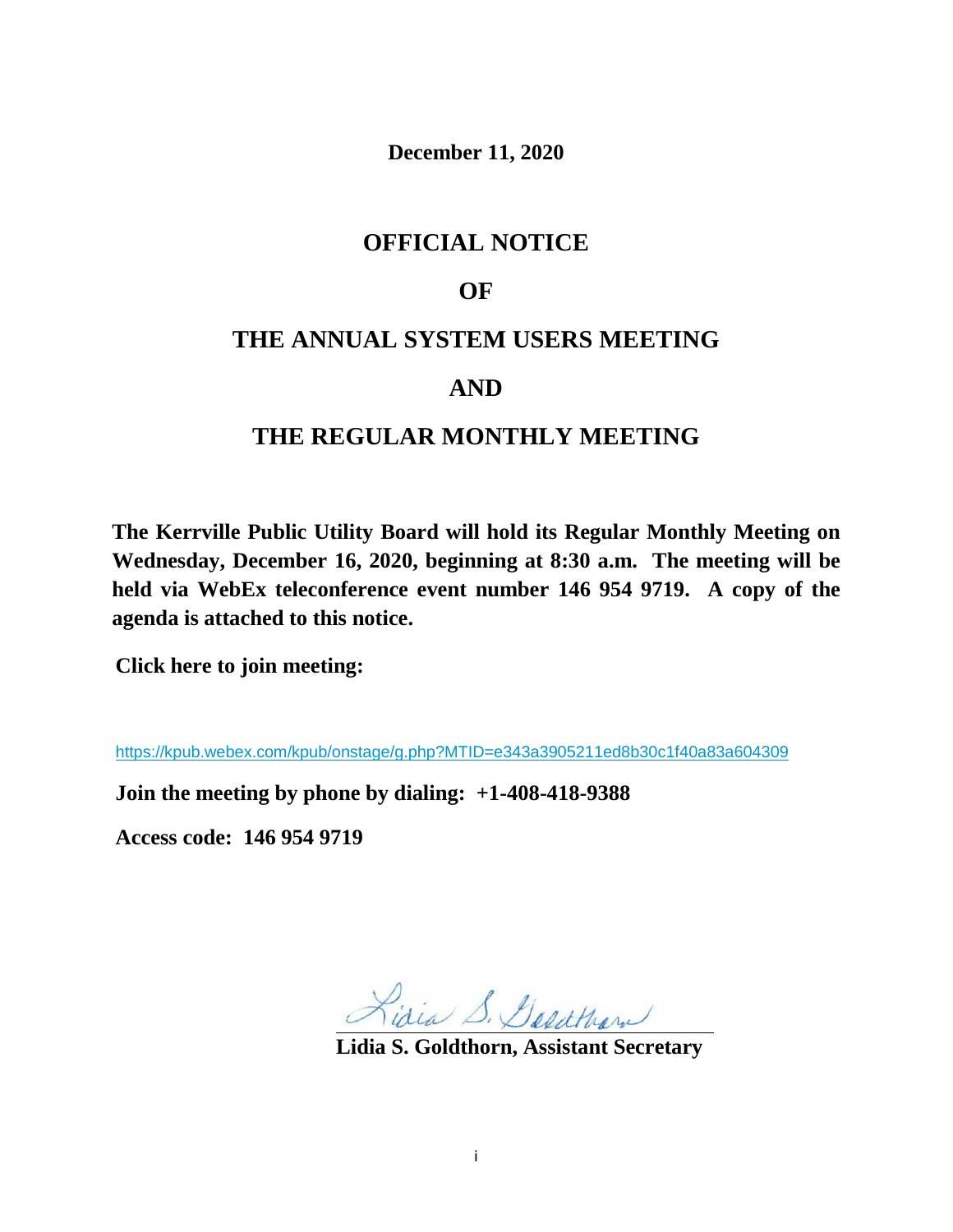<https://kpub.webex.com/kpub/onstage/g.php?MTID=e343a3905211ed8b30c1f40a83a604309>

Join the meeting by phone by dialing: +1-408-418-9388 Access code: 146 954 9719

#### **KPUB MEETING PROCEDURES DURING DISASTER PERIOD**

COVID-19 (Coronavirus) provides a unique concern in that gathering members of the public and KPUB staff within a physical setting constitutes a public health risk. The Texas Open Meetings Act (Ch. 552, Tx. Gov't Code) does not contemplate an instance where a governing body meeting might be completely virtual to avoid further spread of COVID-19. However, on March 16, 2020, the Texas Governor suspended certain requirements of the Open Meetings Act to permit open meetings to occur in a fully virtual setting (e.g., telephonic or videoconference meeting).

Pursuant to the City's Declaration of Disaster, as issued by the Mayor and approved by City Council and which may be found on the City's website, the City recommended that any public gatherings of 10 or more people in a single indoor location be canceled or postponed until further notice. Based upon this information and the Governor's most recent order, KPUB plans to hold board meetings only as necessary. When it is necessary for KPUB to hold a meeting, KPUB will convene in a virtual forum (e.g. webinar and/or teleconference) to avoid and mitigate the public health risks.

Based upon the above stated concerns and actions from the federal, state, and local governments:

- 1. Please be patient as KPUB implements the process and technology involved;
- 2. Understand that the process may change moving forward. If it does, KPUB will post such changes to its website and on the agendas; and
- 3. Should you wish to participate in a meeting, the earlier the better. For example, you may wish to email KPUB Staff prior to the meeting. Should you wish to address the Board, the earlier that you can call and line-up to speak the better.

Here then is the process that KPUB will use for its meeting:

**1.** KPUB Board meetings are recorded and future recordings will be posted on KPUB's website.

**2.** Any person who wishes to address the KPUB Board must join the meeting online or call in to the meeting by telephone between 8:00 a.m. and 8:15 a.m. A speaker must provide his/her first and last name, an address, and identify the item to address. Anyone calling after 8:15 a.m. will not be registered to speak. After registering, the speaker must remain on hold and the call will be muted until the appropriate time. The speaker will be able to hear the meeting. At some point, the speaker will be prompted to enter the discussion by stating his or her full name and address. The speaker may then speak to the Board for up to four minutes. Should the speaker get disconnected, it is the speaker's responsibility to call back. **3.** A person may also submit a written comment on an agenda item, which comments will be read into the meeting record. Comments must include a name, address, and a reference to the relevant item. Comments that do not include such information will not be read and KPUB must receive all comments by 8:15 a.m.

- a. Comments may be dropped off at the KPUB Utility Payments Drive Thru Drop-Box; or
- b. Comments may be emailed to [lgoldthorn@kpub.com.](mailto:lgoldthorn@kpub.com)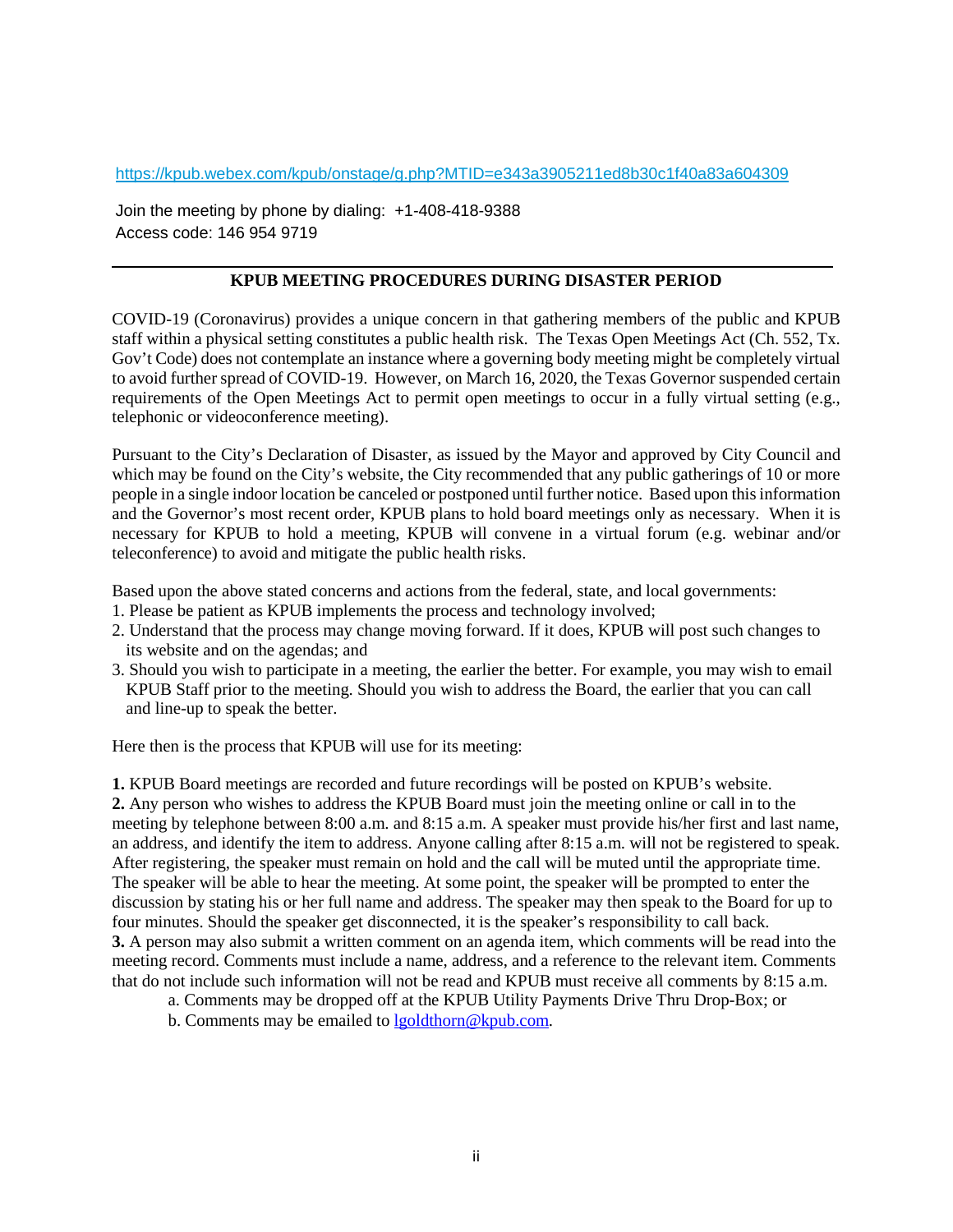#### **AGENDA**

# **KERRVILLE PUBLIC UTILITY BOARD ANNUAL SYSTEM USERS MEETING WEDNESDAY DECEMBER 16, 8:30 A.M. WEBEX EVENT NUMBER 146 954 9719**

#### **1. CALL TO ORDER**

# **2. PLEDGE OF ALLEGIANCE**

### **3. REPORT BY BSGM, LLP., CERTIFIED PUBLIC ACCOUNTANTS:**

Presentation of the 2020 Annual Audit by BSGM, LLP., Certified Public Accountants ………… 1

### **4. CONSIDERATION AND ACTION ON RESOLUTION NO. 20-22 – JILL SADBERRY, CFO:**

Discussion and consideration of a Resolution accepting the Annual Audit by BSGM, L.L.P., Certified Public Accountants ……………………………………………………………………….

2

4

#### **5. ANNUAL GENERAL MANAGER'S REPORT – MIKE WITTLER, CEO:**

The General Manager and CEO will provide an annual report on the condition of the electric system, financial status, employees and rates ………………………………………………………

#### **6. CITIZEN/CONSUMER OPEN FORUM:**

Members of the public may address the Board. Prior to speaking, each speaker must sign in with their name, address and the topic to be addressed. The Board may not discuss or take any action on an item not on the agenda but may place the issue on a future agenda. The number of speakers will be limited to the first ten speakers and each speaker is limited to four minutes.

#### **7. ADJOURNMENT**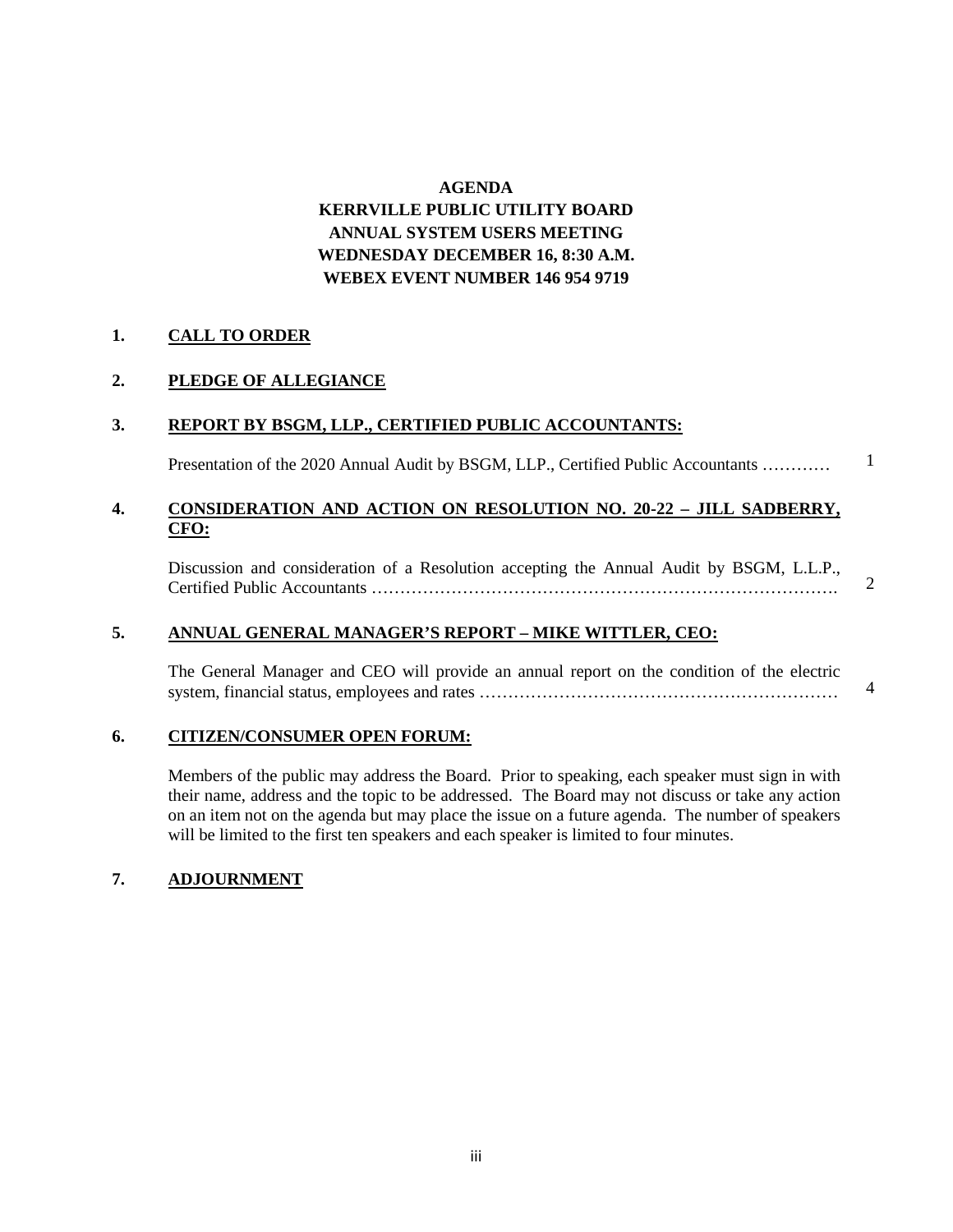# **AGENDA KERRVILLE PUBLIC UTILITY BOARD REGULAR MONTHLY MEETING WEDNESDAY DECEMBER 16, 8:30 A.M. WEBEX EVENT NUMBER 146 954 9719**

### **1. CALL TO ORDER**

#### **2. APPROVAL OF MINUTES**

Discussion and consideration of the November 18, 2020, Regular Monthly Meeting Minutes …....

### **3. CITIZEN/CONSUMER OPEN FORUM:**

Members of the public may address the Board. Prior to speaking, each speaker must sign in with their name, address and the topic to be addressed. The Board may not discuss or take any action on an item not on the agenda but may place the issue on a future agenda. The number of speakers will be limited to the first ten speakers and each speaker is limited to four minutes.

# **4. ANNOUNCEMENTS OF COMMUNITY INTEREST:**

Announcements of community interest, including expressions of thanks, congratulations, or condolences; information regarding holiday schedules; honorary recognition of KPUB officials, employees; reminders about upcoming events sponsored by KPUB. No action taken.

*\*Please note: The January Regular Monthly Board Meeting is tentatively scheduled for Wednesday, January 20, 2021 at 8:30 a.m.*

#### **5. CONSIDERATION AND ACTION ON RESOLUTION NO. 20-23 – JILL SADBERRY, CFO:**

Discussion and consideration of a Resolution approving payments to various providers of services or supplies …………………………………………………………………………………………..

#### **6. CONSIDERATION AND ACTION ON RESOLUTION NO. 20-24 – JILL SADBERRY, CFO:**

Discussion and consideration of a Resolution approving the authorized brokers and dealers for investment purposes for the system …………………………………………………………………

**7. FINANCIAL REPORT – JILL SADBERRY, CFO:** …………………………………………….